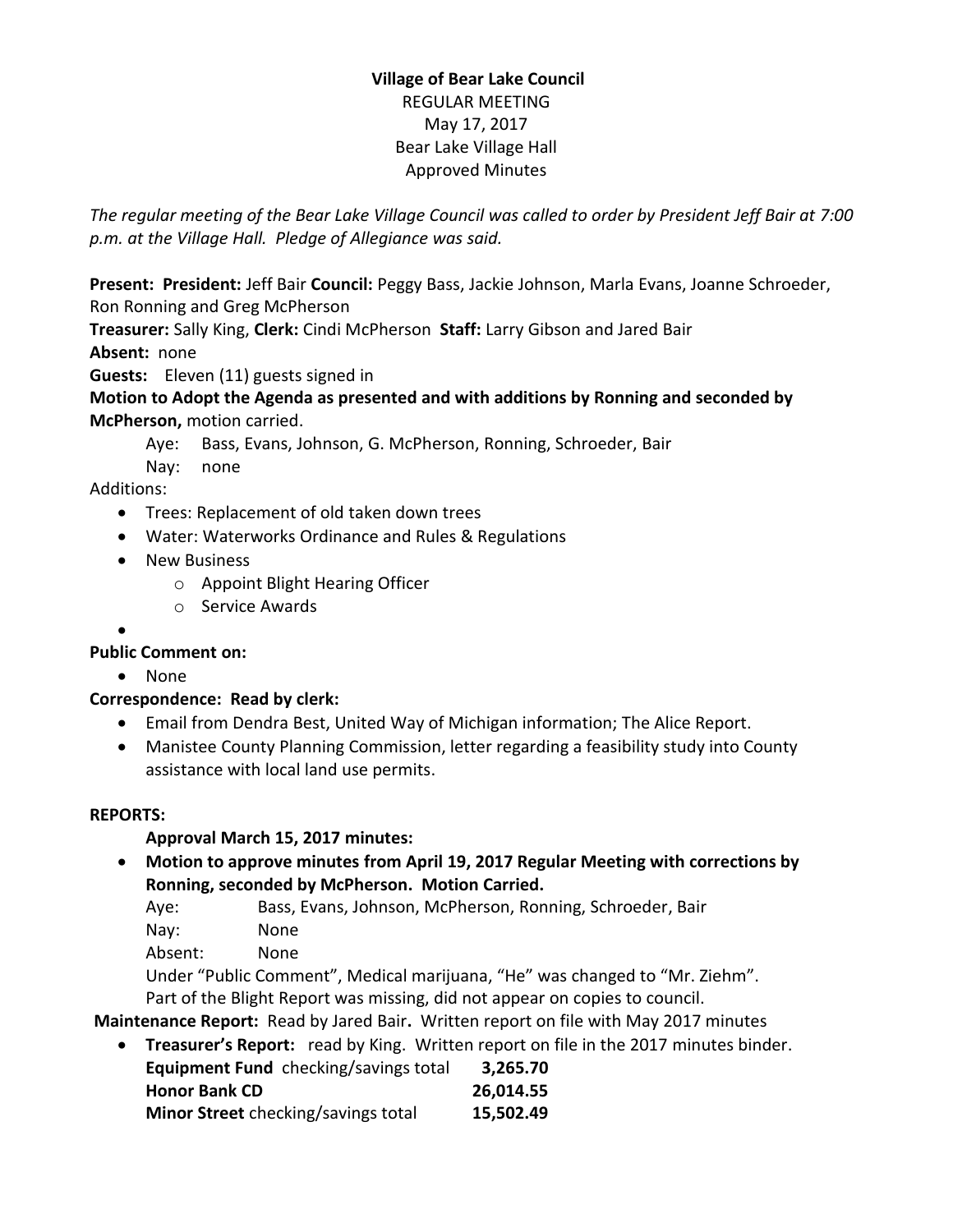| Major Street checking/savings total | 31,063.55 |
|-------------------------------------|-----------|
| Park checking/savings total         | 27,204.66 |
| Park CD#2                           | 32,918.90 |
| Water checking only                 | 19,671.09 |
| <b>Money Market Account</b>         | 10,055.90 |
| General checking/savings total      | 48,502.77 |

**Motion to accept the Treasurer's Report with correction by Schroeder seconded by Bass, motion carried.**

Aye: Bass, Evans, Johnson, McPherson, Ronning, Schroeder, Bair Nay: none

Correction: Equipment – Ending balance should be \$1,022.45, not \$,022.45

**Bills to be paid** were read by Clerk.

**Motion to pay the bills with addition & correction by Ronning, seconded by Bass. Motion carried.**

Addition: Mark Thompson, \$212.50, General Fund 101-000-951, Brush Pick-up Correction: Young, Graham & Wendling \$200.00 corrected amount to General Fund. Aye: Bass, Evans, Johnson, McPherson, Ronning, Schroeder, Bair Nay: none

 **Reimbursements to the General Fund** were read by President Bair. Total to General Fund: \$3,051.74

# **Committee Chair Reports:**

- **President Bair assigned newly appointed council members to committees.**
	- o Streets added Ron Ronning Chair person, Joanne Schroeder
	- o Blight added Marla Evans
	- $\circ$  Park added Marla Fyans
	- o Buildings, Grounds & Equipment added Joanne Schroeder

Park: President Bair reported \$31,000.00 in sales so far this year. Park is filling up fast **Trees:** President Bair presented bid from Thompson Tree & Stump removal.

**Motion to accept Mark Thompson Tree & Stump Removal bid of \$7,800.00 by Johnson seconded by McPherson, motion carried.**

Aye: Bass, Evans, Johnson, McPherson, Ronning, Schroeder, Bair Nay: none

Clerk McPherson asked Tree Committee to look into replacement trees.

Bill Beaver will donate a new flowering tree to replace the one by the Pickle Ball Courts. **Streets:** No report

**Water:** Ken Mlcek from Fleis & Vanderbrink report on water well project. Plans & specs approved and permits have been submitted.

Treasurer King presented Waterworks Ordinance and Rules & Regulations questions on new verbiage for Councils review. Tabled until June 2017 meeting.

**Equipment:** Update on grants from USDA and Tribal Revenue Sharing. USDA, \$16k and Little River Band Funds Revenue Sharing anticipated at \$0.

**Sidewalk:** No report

**Blight/CABA:** Farfsing gave an update the burned Odd Fellows building and the take down of the Variety Building by the end of June. CABA's goal is to raise funds to help cover the charge back cost of the demolition of the Variety Building.

Gibson gave a verbal report. Written report on file in May 2017 minutes folder.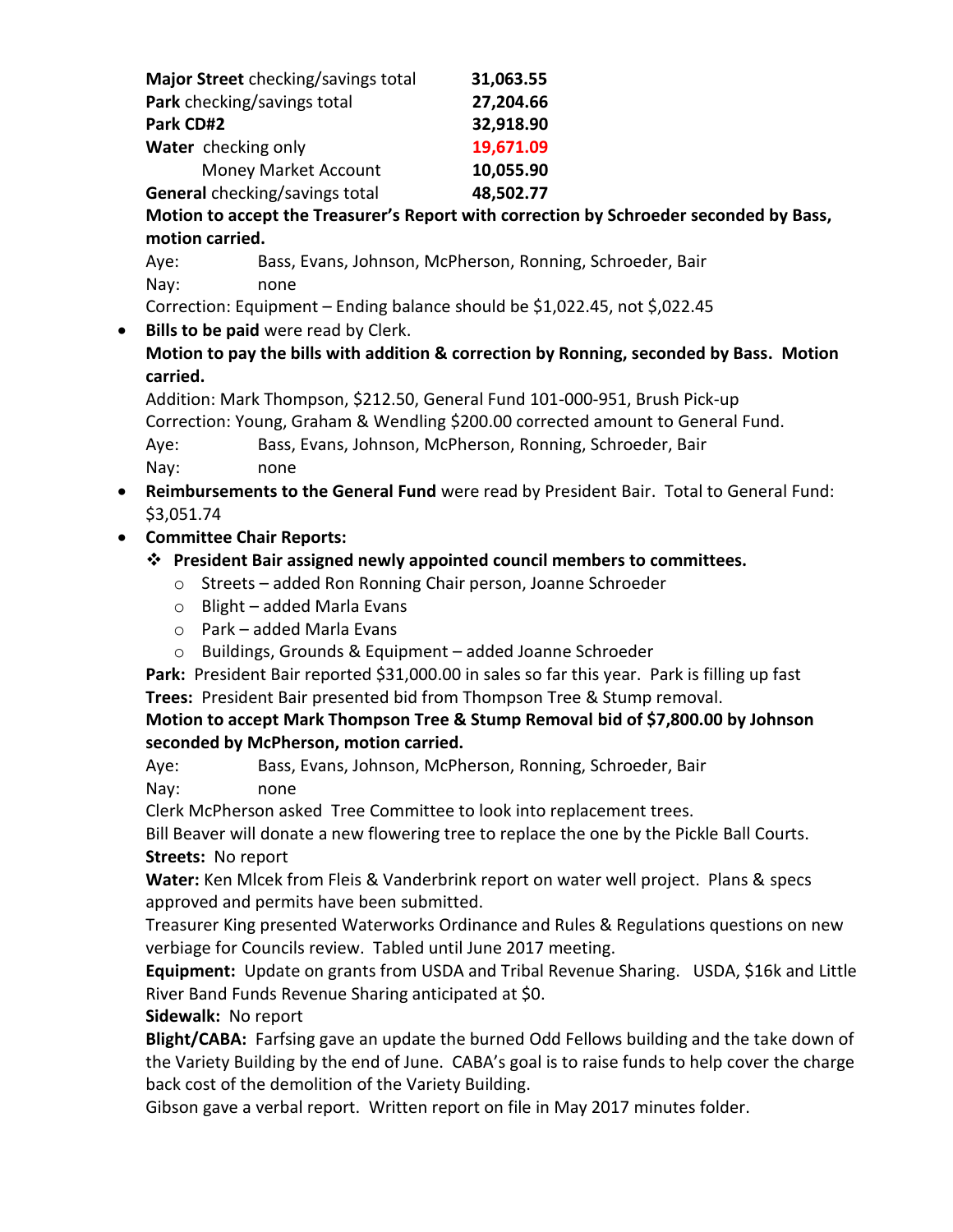**Planning Commission:** Chairperson Barb Farfsing gave a report on Planning Commissions May meeting. Report on file in May 2017 minutes folder.

**Manistee County Trail Committee Report:** Clerk McPherson read email from volunteer representative Dendra Best. She was unable to call in to the meeting due to a misunderstanding of how to receive call in information. Reports are on file in May 2017 minute folder. Additional email from Rob Carson, head of Manistee County Trail Committee, stating "these meetings are best handled on a face to face level so that we can really begin to build the bonds needed to maintain this cooperation and consensus amongst our local units of government." Clerk McPherson recommended the council appoint an additional representative to this committee.

## **Motion to appoint an additional representative to the Manistee County Trail committee, Councilman, Greg McPherson by Ronning seconded by Bass, motion carried.**

Aye: Bass, Evans, Johnson, McPherson, Ronning, Schroeder, Bair Nay: None

**Ad Hoc – Policy, Resolution & Ordinance Committee** – No report Suggested to contact West Shore Community College to seek intern for assistance.

# **OLD BUSINESS**

## **None**

# **NEW BUSINESS**

- Clerk McPherson presented Resolution 2017-6 to adopt Fiscal Year 2017-2018 Budget and Levied Millage Rate. Changing the millage rate to 10.3108. **Roll call vote for amended Millage correction rate:**  Ayes: Bass, Evans, Johnson, McPherson, Schroeder, Ronning and Bair. Nays: None Absent: None
- Clerk McPherson presented a resolution for the Acquisition of Blade Truck. **Motion to adopt Resolution 2017, Acquisition of Blade Truck by Schroeder seconded by McPherson, motion carried.**

Aye: Bass, Evans, Johnson, McPherson, Ronning, Schroeder, Bair Nay: None

 President Bair presented information on an individual for the Blight Hearing Officer, Richard Lutz. Gibson has met with Mr. Lutz & presented his qualifications to the council. **Motion to appoint Richard Lutz as Blight Hearing Officer by Johnson seconded by Evans, motion carried.** Lutz will be paid meeting pay. Aye: Bass, Evans, Johnson, McPherson, Ronning, Schroeder, Bair

Nay: None

- President Bair presented to the council to give "Community Service Awards" to Bear Lake High School student(s) who excel in Community Service in Bear Lake. Discussion was held. **Motion to adopt a Community Service Award given to Bear Lake High School student(s) who excel in Community Service in Bear lake, by Bass seconded by Ronning, motion carried.**
- Aye: Bass, Evans, Johnson, McPherson, Ronning, Schroeder, Bair
- Nay: None

# **COUNCIL COMMENT:**

• None